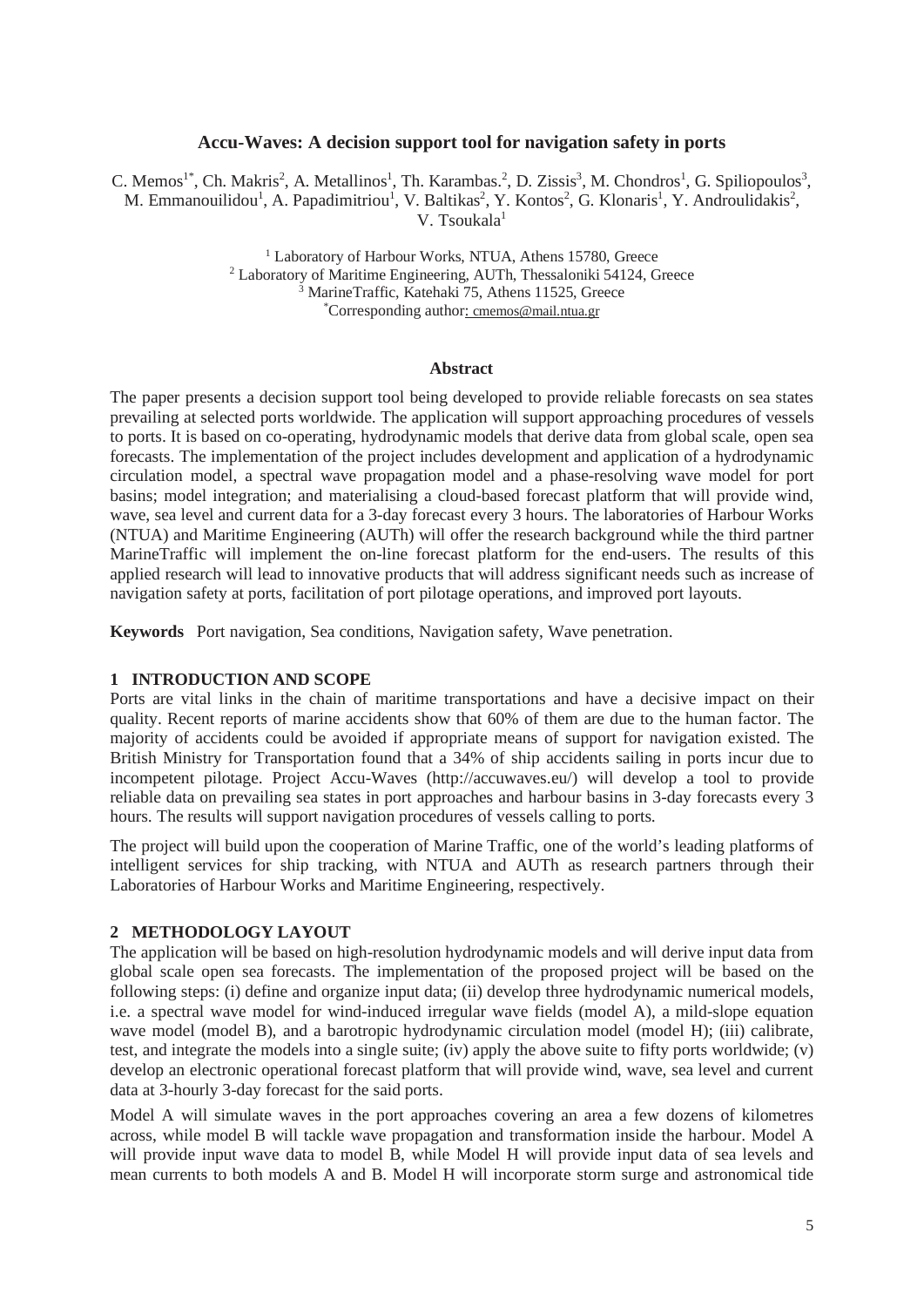effects. Models B and H will not be applied to all 50 ports; this will depend on the actual configuration of each harbour and the shape of the water body associated with its location.

## **3 INPUT DATA AND THEIR ASSESSMENT**

Missing bathymetric information in the relevant sea areas of the selected port sites (see §5) were obtained through National Hydrographic Services, British Admiralty, Navionics (www.navionics.com) and GEBCO (www.gebco.net). The environmental input data needed for implementing this project are forecast values of wave, sea level, tide, and wind characteristics. The wave data are focused on wind wave parameters (including swell), i.e. significant wave height, peak spectral period, and main direction; for tides, sea level, atmospheric pressure, current velocities and directions are collected; winds are represented by wind speed and direction. The sources used to obtain the above forecasts are the Copernicus Marine Environmental Monitoring Service (CMEMS), used for wave and tidal data; and the National Oceanic and Atmospheric Administration (NOAA), for atmospheric data.

Contingency plans have been set up in case any of the sources fails to function for a period longer than 3 days. These plans are required due to the on-line nature of the final product. Quality assessment of the above forecasts has been undertaken with satisfactory results.

# **4 NUMERICAL MODELS**

The three numerical models mentioned earlier cover different needs in terms of area coverage and accuracy. These are set to interact efficiently in a way depicted in Figure 1.



**1. Figure 1** Workflow diagram between numerical models

HiReSS (Model H) is a high resolution storm surge numerical model simulating 2DH barotropic hydrodynamic circulation based on the shallow water equations (Androulidakis et al. 2015). It can predict the free surface elevation and the integrated over depth sea currents due to storm surge combined with wind and astronomical tide effects. HiReSS takes into account the astronomical tide through a static tide model (Schhwiderski 1980). It has been developed, calibrated, verified and applied on a number of actual sites (see e.g. Makris et al. 2016, Krestenitis et al. 2017).

Tomawac (Model A) is a 3rd generation directional spectral wave model developed by Laboratoire National d'Hydraulique et Environnement (Benoit et al. 1996). It simulates the development in space and time of the spectrum of sea surface elevation in waters of any depth. The numerical calculations are executed by the finite elements method over an unstructured mesh. The model captures processes of wind wave generation and propagation, white-capping, energy dissipation due to bottom friction, wave refraction, shoaling and breaking, wave blocking due to opposing currents, wave–wave interactions, depth- or current- induced refraction, wave-current interaction, and, under certain conditions, wave diffraction.

WAVE-L (Model B) is a 2DH solver of the mild slope equation based on the hyperbolic approximation of Copeland (1985). It will be developed to cope with quasi-regular wave propagation in coastal waters of mildly sloping bed and capture wave modifications due to the presence of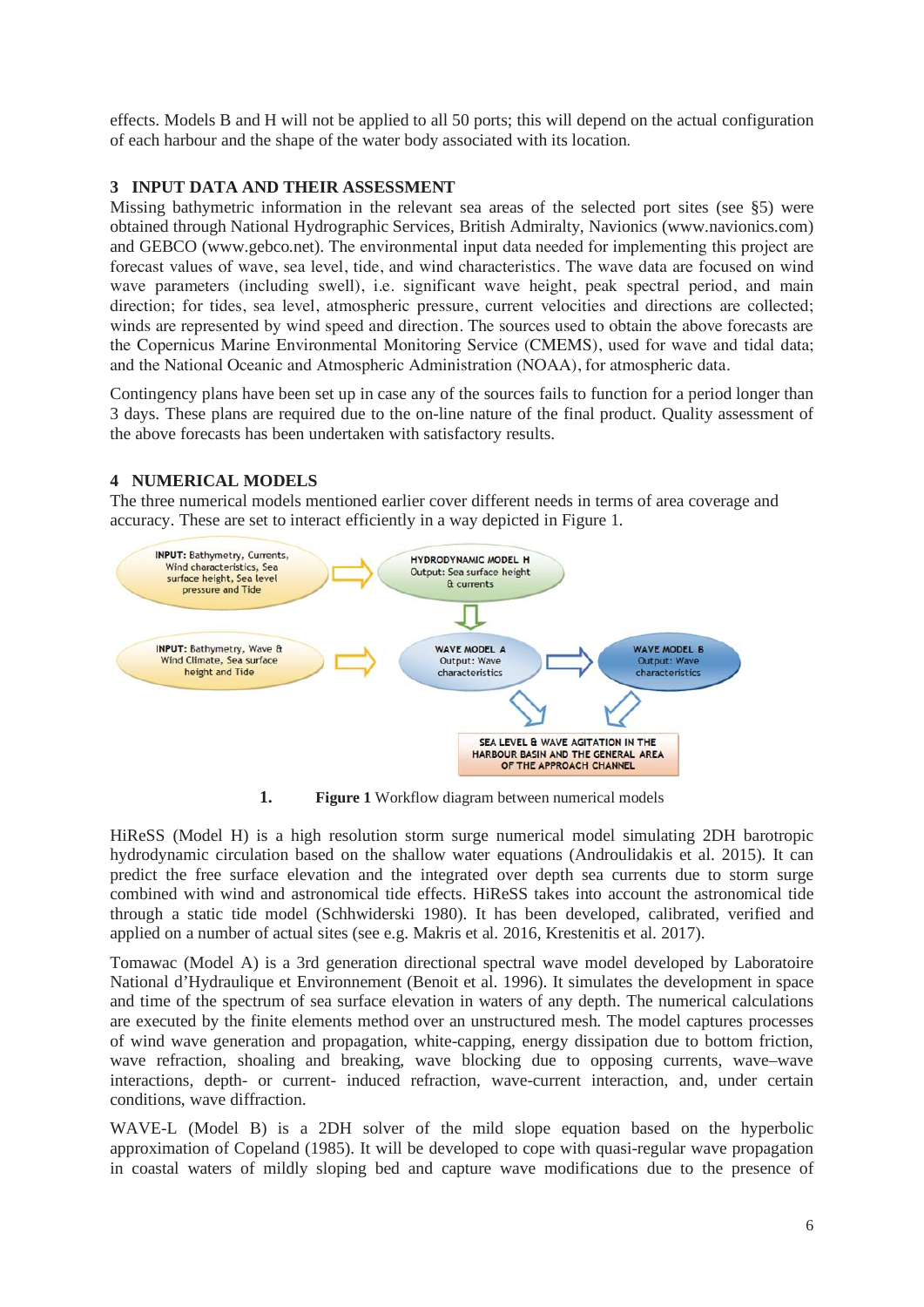currents; wave shoaling, refraction, diffraction; wave reflection at solid boundaries, energy dissipation due to bottom friction; depth-induced wave breaking (Karambas and Samaras 2017). The numerical solution of the equations is based on an explicit scheme applied on a grid staggered between the cell values of surface elevation and mean velocities. Along the open sea and lateral boundaries sponge layers are placed following the technique proposed by Larsen and Dancy (1983).

# **5 PORTS FOR APPLICATION**

A number of 50 ports have been selected for application. The selection was based on criteria of worldwide coverage and traffic volume. The selected sites are shown in Figure 2.



**2. Figure 2** Location of ports selected for application

It is noted that input data for 34 out of the 50 port sites will be obtained from the Global package of CMEMS, whereas for eight of them data will be served by the relevant European NW and another eight by the MED regional packages of the Copernicus platform (http://marine.copernicus.eu).

A crucial parameter associated to the local conditions is the extent of the water body which models H and A should be applied upon taking into account the availability of input data over a grid much coarser than the model's resolution. It was decided that model H will be applied to much larger water bodies than the vicinity of a single port in order to capture large scale meteorological processes present over such broader areas. Thus, 13 such areas were selected ranging in extend from the Mediterranean and Black Sea to the Halifax Gulf, Canada.

Regarding model A, to be run in all 50 sites, an ad hoc delineation of the sea area was performed, where environmental input data will be sought from the said sources. This expanse is defined as the water surface of a circular area centered at the port. The radius of those circles ranges in from 3 km to 45 km.

# **6 INITIAL MODEL RESULTS**

Various tests were applied on the hydrodynamic models to check robustness and tackle a number of problems. A wide spectrum of numerical tools will be used to transfer appropriately the raw data to the required input format in models H and A. In the following, samples of first results are presented for models H (Figure 3), A (Figure 4a) and B (Figure 4b).



**3. Figure 3** Model H: Spatial distribution of the free surface elevation due to storm surge in Tokyo Bay,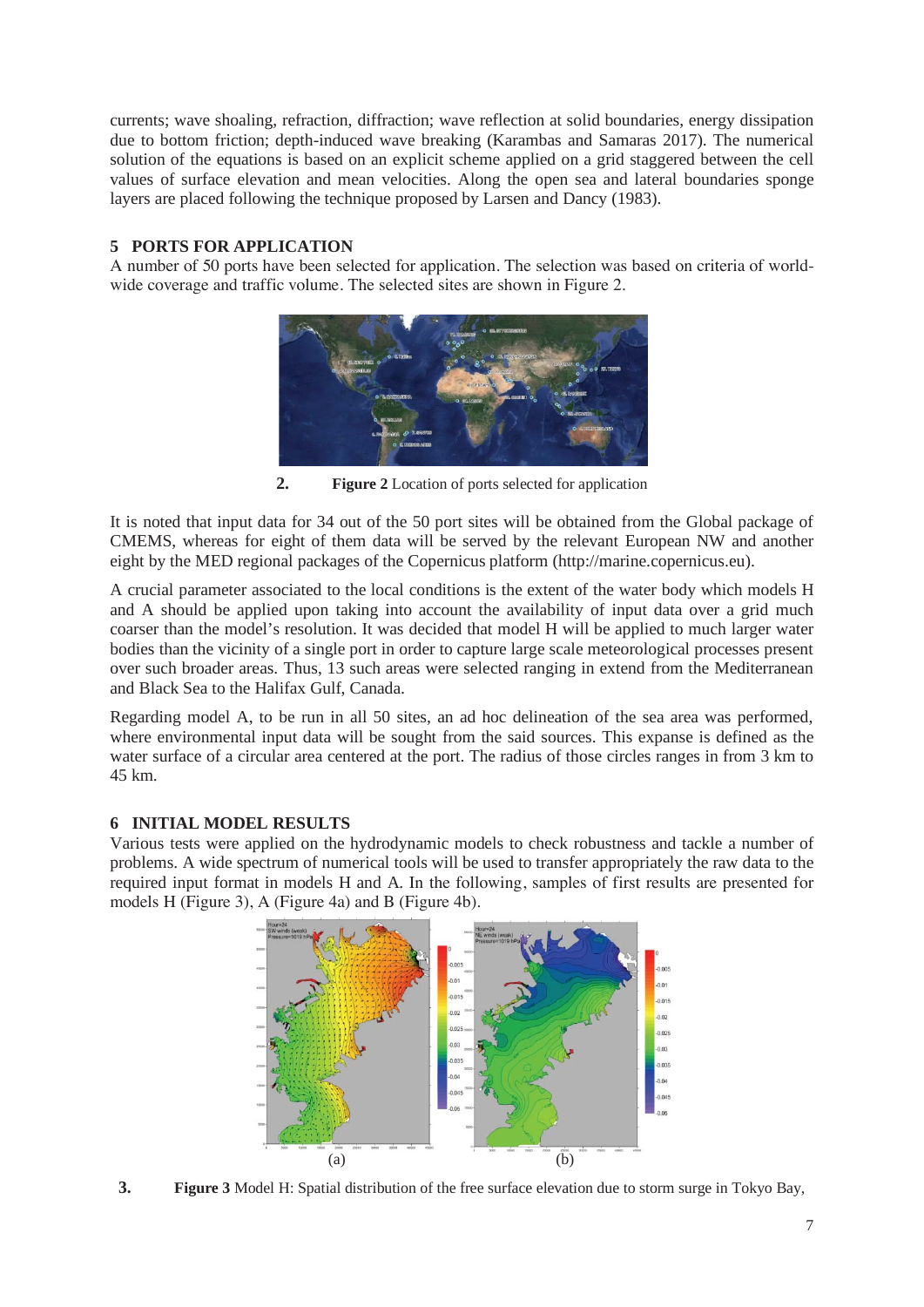### Japan with (a) SW light winds (b) NE light winds



**4. Figure 4** Spatial distribution of significant wave height (a) Model A: for SE strong winds, NY port approaches, USA (b) Model B: inside the new Patras port, Greece, for strong NW winds

Synthesis of the results from models A and B is achieved by a technique of densification of the mesh inside the port ensuring compatibility with model's B grid.

## **7 MODEL VERIFICATION**

All numerical models to be used have been in general verified adequately so far. However, since some advancements in particular to the mild-slope model are envisaged to take place in this project additional verification will be performed via measurements to be collected at two stations to be installed in Thessaloniki and Patras ports. A Seagauge Wave & Tide Recorder and a Directional Wave Buoy Station will be used to record significant wave height, peak spectral period, distribution of wave energy with direction, and sea surface elevation. Measurements will be compared with model predictions for the same input data and adjustments will eventually be imposed.

## **8 ARCHITECTURE OF THE IT SYSTEM**

Managing the information flow from accessing the initial data to providing the final product to the end user is a critical element of this cloud-based automated forecasting system, considering the vast amount of data that should be continuously processed and accommodated. The co-ordination of the individual processes of the system will be implemented in the Python programming language on top of the LINUX operational system. A general layout of the IT system is shown in Figure 5.



**5. Figure 5** The operational system architecture of information flow

Data transformation is critical to our system, as it is responsible for all data handling required for the communication between the numerical process and the data storage units. To optimize resources management, i.e. the processing power and the vast amount of data generated during processing, the